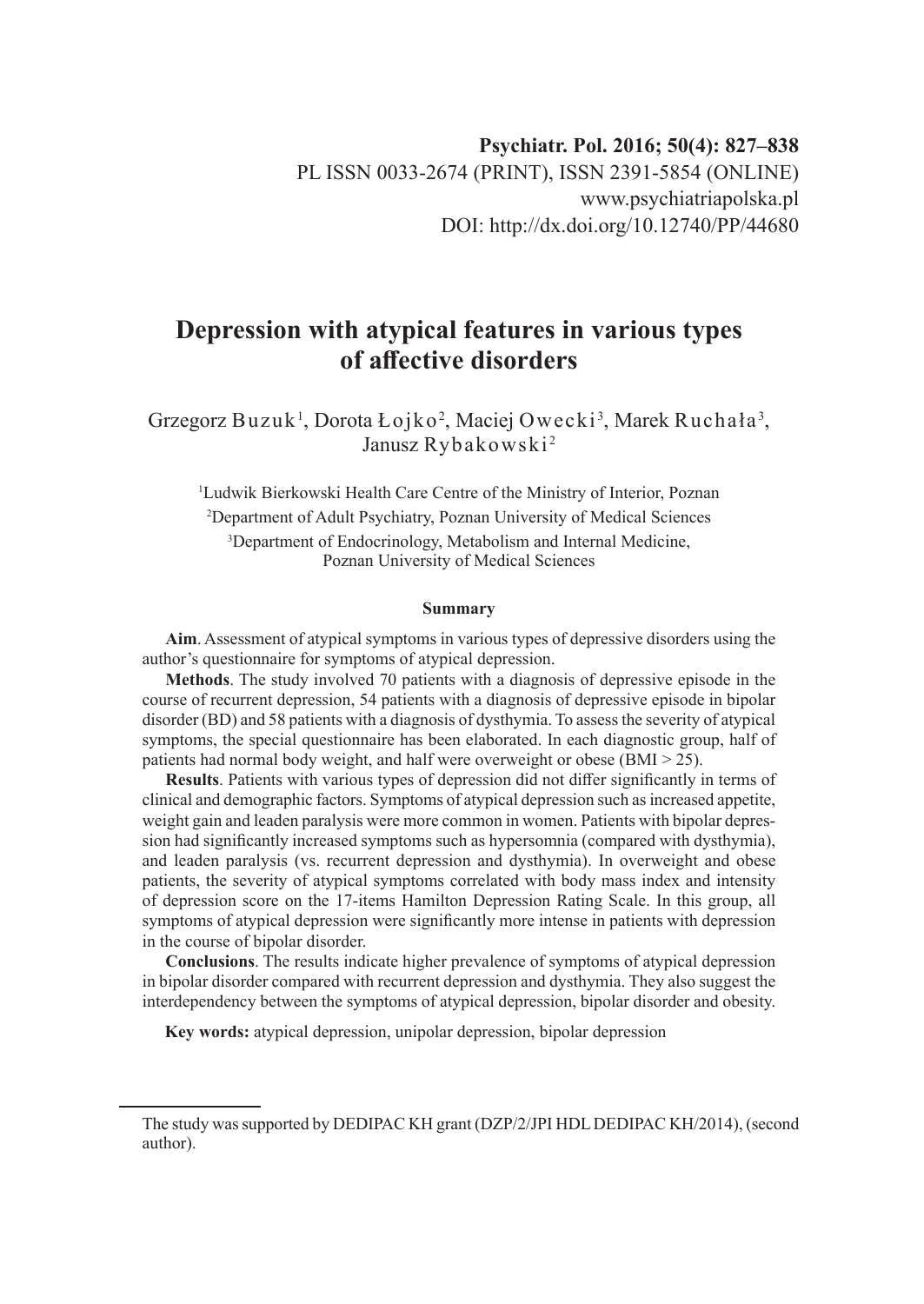### **Introduction**

The concept of atypical depression was established in the late 1950s, when it was observed that some patients with depression do not respond to conventional treatment with tricyclic antidepressants but improve after the use of monoamine oxidase inhibitors [1]. In the course of depression the typical clinical picture of melancholic depression was not observed. Currently, atypical depression in ICD-10 (International Classification of Diseases, 10<sup>th</sup> Revision) is placed in the section "other depressive disorders". The DSM-5 (Diagnostic and Statistical Manual, Fifth Edition) in the description of depression (episode of major depressive disorder, recurrent depression, bipolar disorder or dysthymia) requires its atypical specifiers: reactivity of mood + two (or more) out of four features (increased appetite or weight gain, hypersomnia, heaviness of limbs and interpersonal rejection sensitivity) being present on most of the days of the current episode of depression [2].

One of the main symptoms in atypical depression is the reactivity of mood (not observed in melancholic depression). In atypical depression mood is modulated in response to external factors, e.g., the ability to enjoy some experiences is preserved. This means that mood brightens in response to positive events. Reactivity of mood as a criterion should be accompanied by two or more additional symptoms such as:

- hypersomnia (sleeping too much, more than 10 hours per day, at least 3 days in a week for minimum 3 months);
- significant increase in appetite or weight gain: at least 3–5 kg over the last 3 months;
- leaden paralysis (i.e., heavy, leaden feelings in arms or legs; present at least 1 hour per day, 3 days in a week, for 3 months) – feeling of being heavy or lack of energy;
- interpersonal rejection sensitivity

Atypical depression is different than melancholic depression which is characterized by dissatisfaction and/or no reactivity of mood, depressed mood in the morning, early morning awakening, psychomotor agitation or retardation, decreased appetite and/or weight loss. Unlike melancholic depression, in the course of atypical depression there is no excessive guilt. However, atypical depression is accompanied by increased co-occurrence of other mental disorders, such as: social phobia [3], panic disorder [4, 5], somatization [6], bulimia, and obsessive-compulsive disorders [4, 7, 8]. Substance abuse and personality disorders, especially avoidant, dependent or borderline personality, are more frequently diagnosed among people with atypical depression than among people with other types of depression [5, 9]. Atypical symptoms have been observed more frequently in patients with seasonal depression [9].

The prevalence of atypical depression in different studies is in the range of 0.7 to 4% of the general population [5, 9], and among depressed out-patients it is between 22% [6] and 36% [10].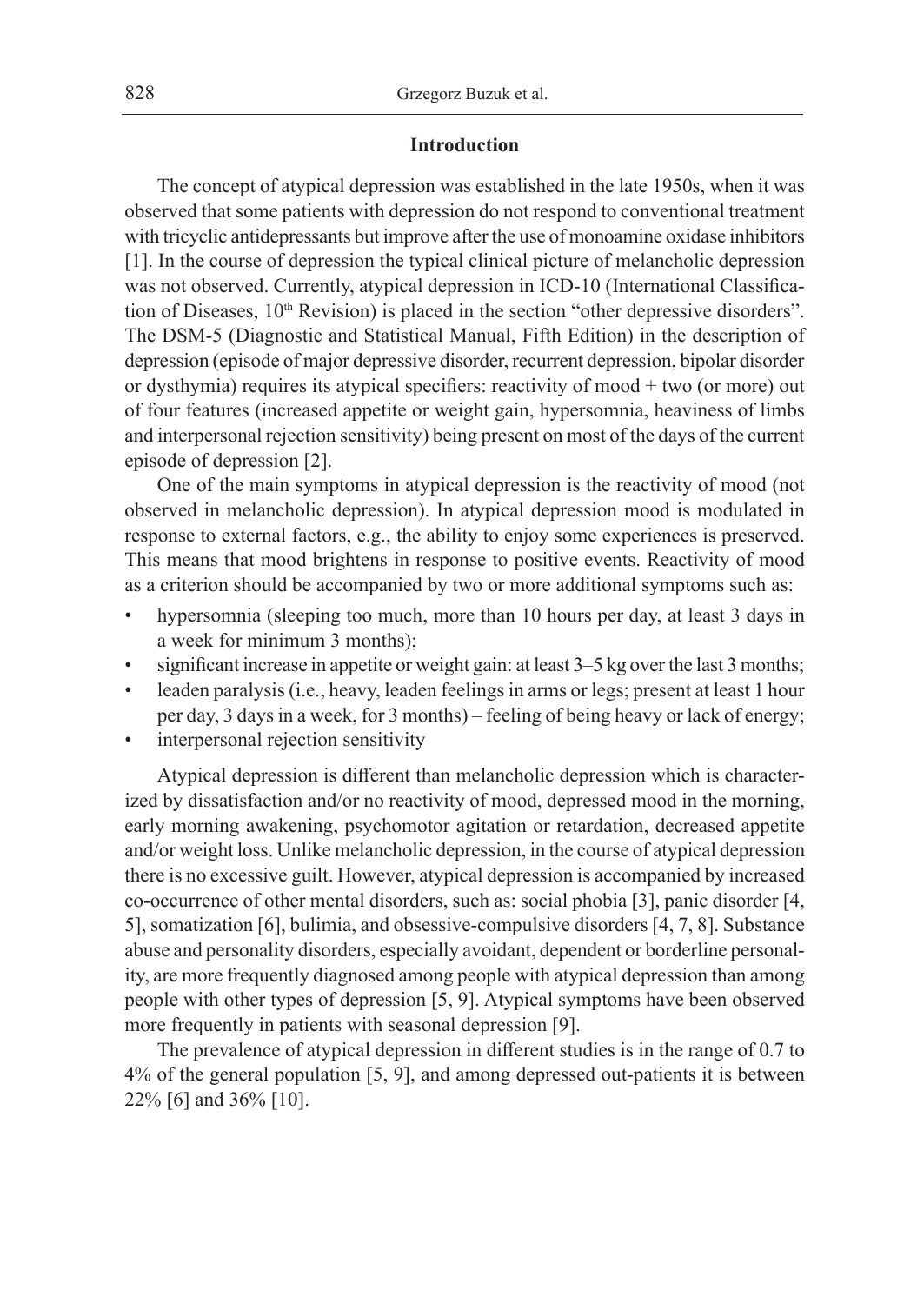#### **Aim**

The aim of this study was to assess the atypical symptoms in different types of depressive disorders using an original questionnaire (prepared by one of the authors), for symptoms of atypical depression.

### **Material and methods**

#### Study participants

Patients with a diagnosis of depressive episode in the course of recurrent depression, bipolar disorder and dysthymia (in accordance with the criteria of ICD-10 [11] and DSM-IV [12]) were recruited to the study. Patients were recruited from the Department of Psychiatry and Addiction Treatment of the Ludwik Bierkowski Health Care Centre of the Ministry of Interior in Poznan, and in psychiatric clinics in Poznan and Oborniki Wielkopolskie. All patients involved in the project have been treated in the past 12 months and agreed to participate in the study.

Finally, the study included 182 people, aged 18–65 years, with a diagnosis of depressive episode in the course of recurrent depression, bipolar disorder (BD) or dysthymia. 91 patients (71 women and 20 men) were overweight (body mass index (BMI) falling within the range 25–29.99) or obese (body mass index  $\geq$  30). The study also included 91 patients (73 women and 18 men) with normal weight (BMI less than 25).

Patients suffering from co-morbid somatic diseases, e.g., diabetes, hypertension, cancer and other chronic diseases that required medication, additional immunosuppressive therapy or steroid therapy were excluded from the study. All patients were studied during acute episode of the illness, and the including criterion was the score ≥ 17 points on 17-items Hamilton Depression Rating Scale (HDRS).

Patients included in the study were treated with serotonin reuptake inhibitors (fluoxetine, sertraline, citalopram, and escitalopram). Patients treated with mirtazapine, mianserin or tricyclic antidepressants (currently or in the past) were not included in the study. In some patients diagnosed with bipolar disorder, mood stabilizers were also used (lamotrigine, carbamazepine or lithium carbonate).

The study was approved by the Bioethics Committee of Poznan University of Medical Sciences.

#### Psychometric assessment

Assessment of the severity of depression was performed using the 17-items Hamilton Depression Rating Scale [13, 14] and the Beck Depression Inventory (BDI) [15]. We gathered information on atypical symptoms during the current episode of depression – so-called reverse vegetative symptoms persisting for at least 3 months. The subjects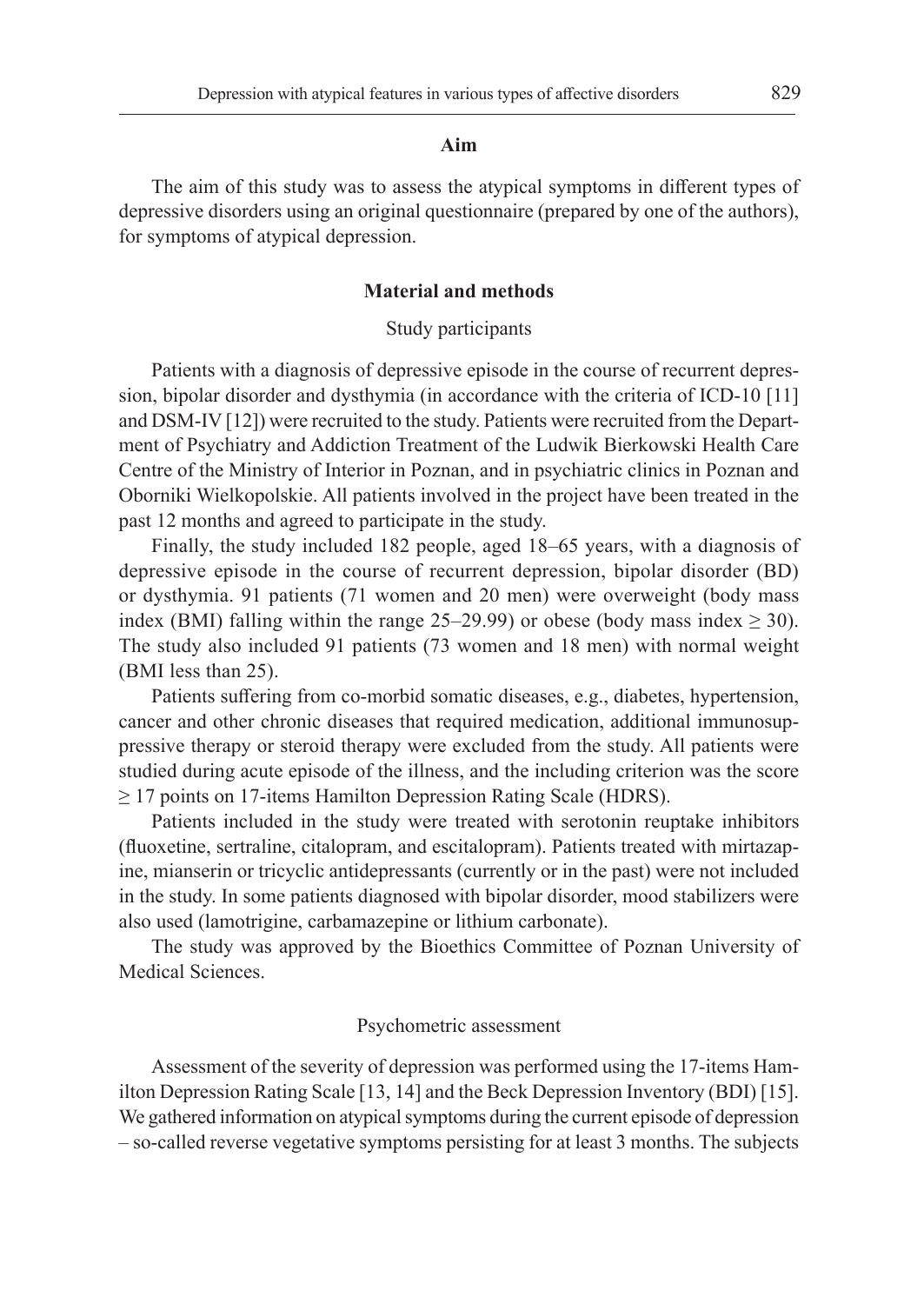were asked about sleep for 10 or more hours a day at least 3 times a week; increased appetite and weight gain of 3–5 kg over the last three months and the feeling of "leaden paralysis" – "being heavy, leaden" for at least an hour a day, and a sense of rejection.

For the assessment of symptoms of atypical depression, the special questionnaire was elaborated. Table 1 shows the scale for quantitative description of symptoms of atypical depression.

| <b>ATYPICAL SYMPTOMS</b>                                                       |                                                                                    |                                                                                                                         |                                                                                                                                         |                                                                                                                                          |  |  |
|--------------------------------------------------------------------------------|------------------------------------------------------------------------------------|-------------------------------------------------------------------------------------------------------------------------|-----------------------------------------------------------------------------------------------------------------------------------------|------------------------------------------------------------------------------------------------------------------------------------------|--|--|
| Hypersomnia                                                                    | Leaden paralysis                                                                   | Increased appetite                                                                                                      | Rejection<br>sensitivity                                                                                                                | Weight gain                                                                                                                              |  |  |
| $0$ – none<br>1-3 days/week<br>2 - most days of<br>the week<br>$3$ – every day | $0$ – none<br>$1 - 3$ days/week<br>2 - most days of<br>the week<br>$3$ – every day | $0$ –none<br>$1 -$ only in the<br>evenings<br>$2 -$ afternoons and<br>evenings<br>$3 -$ all day, and<br>snacking during | $0$ – none<br>$1$ – present in<br>relation to the<br>nearest person<br>$2$ – present in<br>relations to the<br>friends<br>$3 -$ strong. | $0$ – none<br>1 - increased body<br>mass up to 3 kg<br>2 - increased body<br>$mass - 3 - 5$ kg<br>3-increased body<br>$mass - more than$ |  |  |
|                                                                                |                                                                                    | nights                                                                                                                  | prevents social<br>functioning                                                                                                          | 5 kg                                                                                                                                     |  |  |

Table 1. **Assessment of atypical symptoms in the questionnaire used in the study**

## Statistical methods

Statistical analysis of the data included quantitative measures such as mean, standard deviation, and percentage. Analysis for atypical features considered the scores of their severity in the range of 0–3. Further analysis was conducted to test the differences between the groups with normal and excessive body weight. For this analysis we used the Mann-Whitney U test or Student's t-test (for variables meeting the criteria for normal distribution). For comparison between various diagnoses, Kruskal-Wallis multiple comparison test was employed. We analyzed the relationship between quantitative characteristics and Spearman's correlation coefficient was used here. The hypotheses were verified at a significance level of  $p < 0.05$ .

# **Results**

Table 2 shows characteristics of the studied groups with respect to age of onset, duration of illness, family history, BMI and severity of depression as measured by the HDRS and BDI.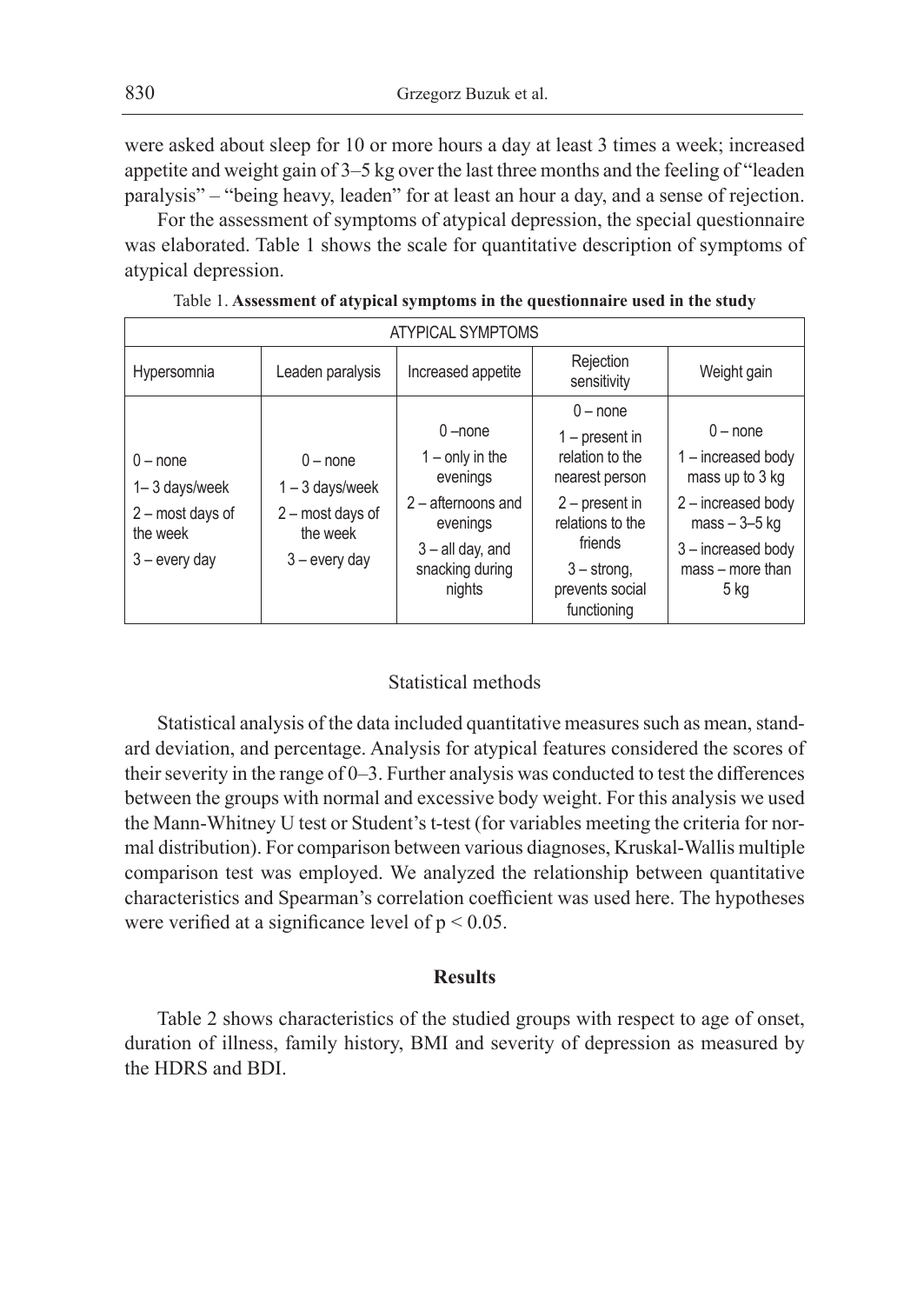|                                  | Recurrent depression<br>$N = 70$ | Bipolar depression<br>$N = 54$ | Dysthymia<br>$N = 58$ | р         |
|----------------------------------|----------------------------------|--------------------------------|-----------------------|-----------|
| Age of onset                     | $39 \pm 10.5$                    | $33.8 \pm 10.5$                | $37.2 \pm 10.8$       | <b>NS</b> |
| Duration of illness (years)      | $9.6 \pm 6.4$                    | $15 + 9$                       | $11.6 \pm 7.7$        | <b>NS</b> |
| Family history                   | 73%                              | 50%                            | 71.4%                 | <b>NS</b> |
| <b>BMI</b>                       | $26.4 \pm 5.2$                   | $27.7 \pm 6.5$                 | $26.9 \pm 5.8$        | <b>NS</b> |
| Hamilton Depression Rating Scale | $24.3 \pm 5.3$                   | $23.9 \pm 5.1$                 | $21.6 \pm 4.7$        | <b>NS</b> |
| <b>Beck Depression Inventory</b> | $29.4 \pm 6.1$                   | $29.4 \pm 6.5$                 | $26.3 \pm 5.9$        | <b>NS</b> |

Table 2. **Clinical characteristics of the studied groups with respect to age of onset, duration of illness, family history, BMI and severity of depression as measured by the HDRS and BDI**

NS – not significant. The values expressed as percentages or as means and standard deviation (SD)

Diagnostic groups did not differ significantly in terms of these clinical and demographic factors.

Table 3 shows a degree of severity of atypical depression in men and women.

| Table 3. Severity of atypical symptoms in women and men in the study group |  |  |  |  |
|----------------------------------------------------------------------------|--|--|--|--|
|----------------------------------------------------------------------------|--|--|--|--|

|                               |                | Women     | Men      |        |  |
|-------------------------------|----------------|-----------|----------|--------|--|
| Atypical symptoms             | values         | $N = 144$ | $N = 38$ | р      |  |
|                               | $\mathbf{0}$   | 61.9%     | 66.6%    |        |  |
| Hypersomnia                   | 1              | 21.8%     | 23.8%    | 0.449  |  |
|                               | $\overline{2}$ | 14.7%     | 9.5%     |        |  |
|                               | 3              | 1.4%      | $0.0\%$  |        |  |
|                               | 0              | 45.1%     | 71.4%    |        |  |
|                               | 1              | 35.1%     | 19%      |        |  |
| Increased appetite            | $\overline{2}$ | 16.2%     | 9.5%     | 0.002  |  |
|                               | 3              | 5.6%      | $0\%$    |        |  |
|                               | $\mathbf{0}$   | 40.8%     | 66.6%    |        |  |
|                               | 1              | 21.1%     | 21.4%    | 0.0008 |  |
| Leaden paralysis              | $\overline{2}$ | 27.4%     | 9.5%     |        |  |
|                               | 3              | 10.5%     | 2.3%     |        |  |
|                               | 0              | 28.8%     | 40.4%    |        |  |
|                               | 1              | 36.6%     | 40.4%    | 0.051  |  |
| Rejection sensitivity         | $\overline{2}$ | 24.6%     | 14.2%    |        |  |
|                               | 3              | 9.8%      | 4.7%     |        |  |
|                               | $\mathbf{0}$   | 53.5%     | 76.1%    |        |  |
| increased body mass -         | 1              | 33.8%     | 14.2%    |        |  |
| 3-5 kg over the last 3 months | $\overline{2}$ | 11.2%     | 9.5%     | 0.016  |  |
|                               | 3              | 1.4%      | $0\%$    |        |  |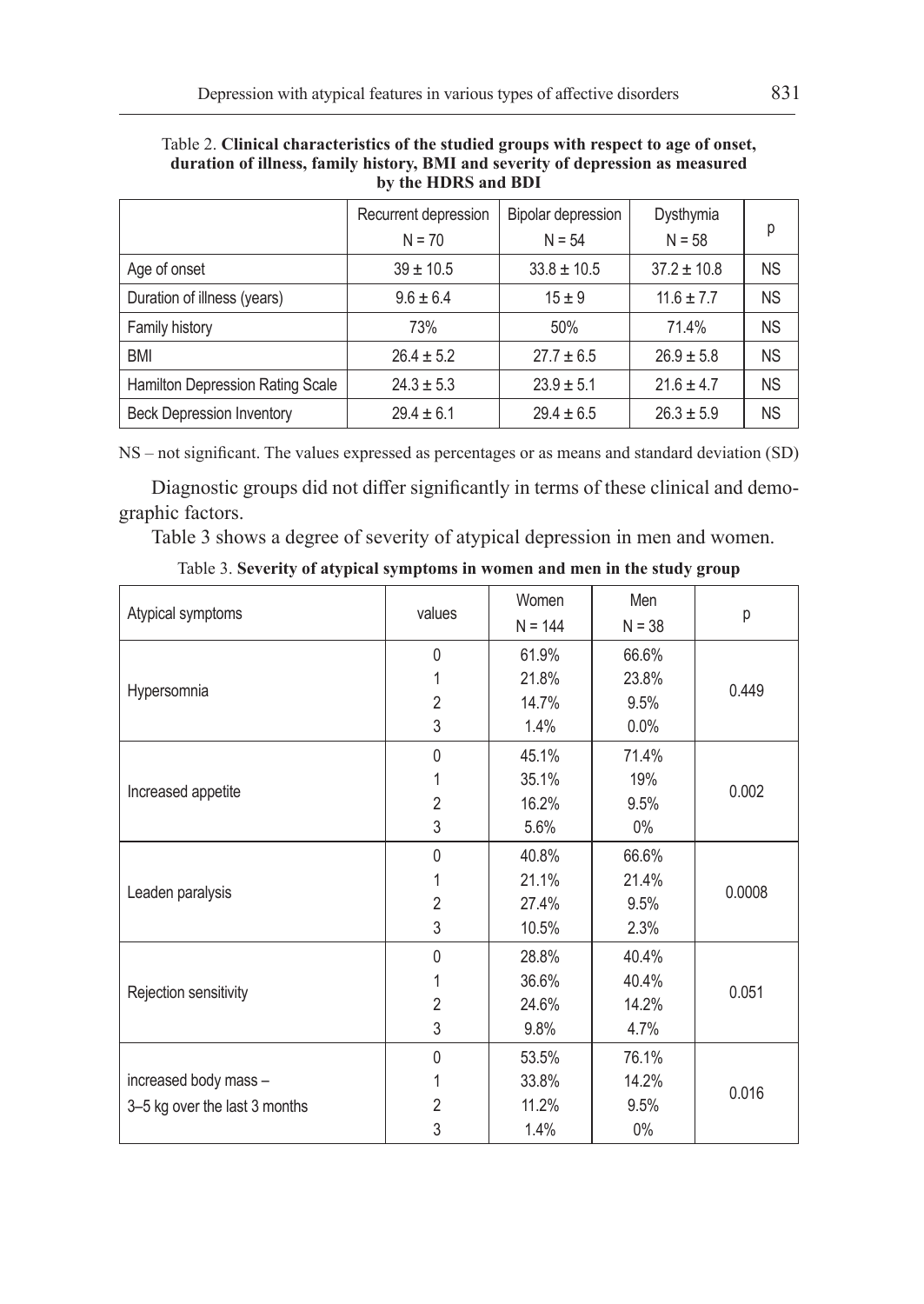As shown in the table, atypical depression symptoms such as excessive appetite, weight gain and leaden paralysis were more severe in women.

Table 4 shows severity of symptoms of atypical depression in different diagnostic categories.

| Atypical symptoms                               | values                                   | Bipolar disorder<br>F31<br>$N = 70$ | Recurrent<br>depression<br>F33<br>$N = 54$ | Dysthymia<br>F34<br>$N = 58$    | р                                                           |
|-------------------------------------------------|------------------------------------------|-------------------------------------|--------------------------------------------|---------------------------------|-------------------------------------------------------------|
| Hypersomnia                                     | $\mathbf{0}$<br>1<br>$\overline{2}$<br>3 | 42.1%<br>31.5%<br>23.6%<br>2.6%     | 61.8%<br>26.3%<br>11.8%<br>$0\%$           | 75.7%<br>12.8%<br>10%<br>1.4%   | F31 vs. F34 0.010<br>F31 vs. F33 0.153<br>F33 vs. F34 0.658 |
| Increased appetite                              | $\mathbf{0}$<br>1<br>$\overline{2}$<br>3 | 44.7%<br>18.4%<br>28.9%<br>7.8%     | 57.8%<br>21%<br>17.1%<br>3.9%              | 47.1%<br>45.7%<br>4.2%<br>2.8%  | F31 vs. F33 0.326<br>F31 vs. F34 0.499<br>F33 vs. F34 1.00  |
| Leaden paralysis                                | $\Omega$<br>1<br>$\overline{2}$<br>3     | 23.6%<br>21.0%<br>47.3%<br>7.8%     | 51.3%<br>25%<br>15.7%<br>7.8%              | 54.2%<br>17.1%<br>18.5%<br>10%  | F31 vs. F33 0.012<br>F31 vs. F34 0.018<br>F33 vs. F34 1.00  |
| Rejection sensitivity                           | $\Omega$<br>1<br>$\overline{2}$<br>3     | 23.6%<br>34.2%<br>18.4%<br>23.6%    | 30.2%<br>40.7%<br>27.6%<br>1.3%            | 37.1%<br>35.7%<br>18.5%<br>8.5% | F31 vs. F33 0.278<br>F31 vs. F34 0.148<br>F33 vs. F34 1.00  |
| Weight gain $-3-5$ kg<br>over the last 3 months | $\Omega$<br>1<br>$\overline{2}$<br>3     | 47.37%<br>28.9%<br>21.0%<br>2.6%    | 67.1%<br>21%<br>10.5%<br>1.3%              | 55.7%<br>38.5%<br>5.7%<br>$0\%$ | F31 vs. F33 0.157<br>F31 vs. F34 0.605<br>F33 vs. F34 1.00  |

Table 4. **Severity of atypical symptoms in different types of affective disorders**

As shown in the table, in the group of bipolar depression the prevalence of hypersomnia (compared with dysthymia) and leaden paralysis (vs. recurrent depression and dysthymia) is significantly higher.

In the group of 91 people with excessive body weight, severity of atypical symptoms correlated with body mass index and severity of depression as measured by HDRS-17. No relationship in this respect was found in the group of patients with normal body weight. Table 5 shows severity of symptoms of atypical depression in different diagnostic categories in patients with excessive body weight.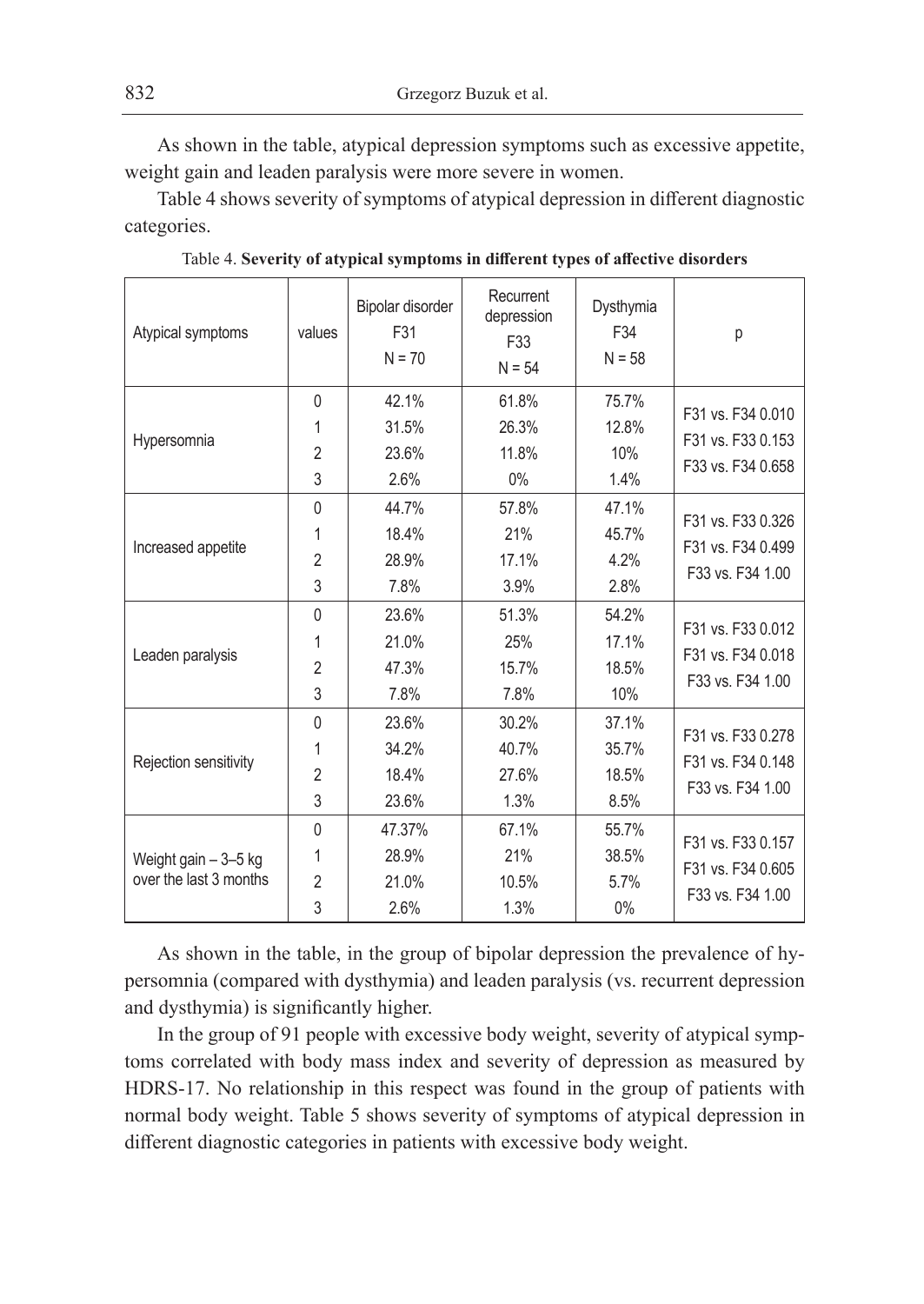|                                                |                | Bipolar disorder | Recurrent depression | Dysthymia |                      |
|------------------------------------------------|----------------|------------------|----------------------|-----------|----------------------|
| Atypical symptoms                              | Values         | F31              | F33                  | F34       | р                    |
|                                                |                | $N = 35$         | $N = 27$             | $N = 29$  |                      |
|                                                | $\Omega$       | 15.7%            | 50%                  | 65.7%     |                      |
|                                                | 1              | 31.5%            | 26.3%                | 14.2%     | F31 vs. $F33 < 0.05$ |
| Hypersomnia                                    | $\overline{2}$ | 47.3%            | 23.6%                | 17.1%     | F31 vs. F34 $< 0.01$ |
|                                                | 3              | 5.2%             | $0\%$                | 2.8%      |                      |
|                                                | $\mathbf{0}$   | 10.5%            | 39.4%                | 17.1%     |                      |
|                                                | 1              | 15.7%            | 21%                  | 68.5%     | F31 vs. $F33 < 0.05$ |
| Increased appetite                             | $\overline{2}$ | 57.8%            | 31.5%                | 8.5%      | F31 vs. F34 $< 0.05$ |
|                                                | 3              | 15.7%            | 7.8%                 | 5.7%      |                      |
|                                                | $\mathbf{0}$   | $0\%$            | 36.8%                | 42.8%     |                      |
|                                                | 1              | 21%              | 31.5%                | 22.8%     | F31 vs. $F33 < 0.05$ |
| Leaden paralysis                               | $\overline{2}$ | 68.4%            | 15.7%                | 17.1%     | F31 vs. F34 $< 0.05$ |
|                                                | 3              | 10.3%            | 15.7%                | 17.1%     |                      |
|                                                | $\mathbf{0}$   | $0\%$            | 13.1%                | 31.4%     |                      |
| Rejection sensitivity                          | 1              | 26.3%            | 44.7%                | 25.7%     | F31 vs. $F33 < 0.05$ |
|                                                | $\overline{2}$ | 31.5%            | 39.4%                | 31.4%     | F31 vs. $F34 < 0.01$ |
|                                                | 3              | 42.1%            | 2.6%                 | 11.4%     |                      |
| Weight gain - 3-5 kg<br>over the last 3 months | $\Omega$       | 10.5%            | 50%                  | 17.1%     |                      |
|                                                | 1              | 42.1%            | 26.3%                | 71.4%     | F31 vs. $F33 < 0.05$ |
|                                                | $\overline{2}$ | 42.1%            | 21%                  | 11.4%     |                      |
|                                                | 3              | 5.2%             | 2.6%                 | 0%        |                      |

Table 5. **Severity of atypical symptoms in patients with increased body weight (BMI ≥ 25) in different types of affective disorders**

In the group of overweight/obese patients, all symptoms of atypical depression were significantly more frequent in patients with depression in the course of bipolar disorder.

# **Discussion**

The results obtained in this study indicate that some symptoms of atypical depression are more common in bipolar disorder compared with other diagnostic categories studied here. In contrast, in patients with excessive weight, all symptoms of atypical depression are more frequently observed in the course of BD. This is confirmed by the results of studies conducted since the late 1990s, which have demonstrated more frequent occurrence of atypical symptoms in bipolar depression compared with recurrent depression. In the study of Perugi et al. [4] the prevalence of atypical symptoms of depression in bipolar II disorder was 32.5%, and up to 39.5% in the group of so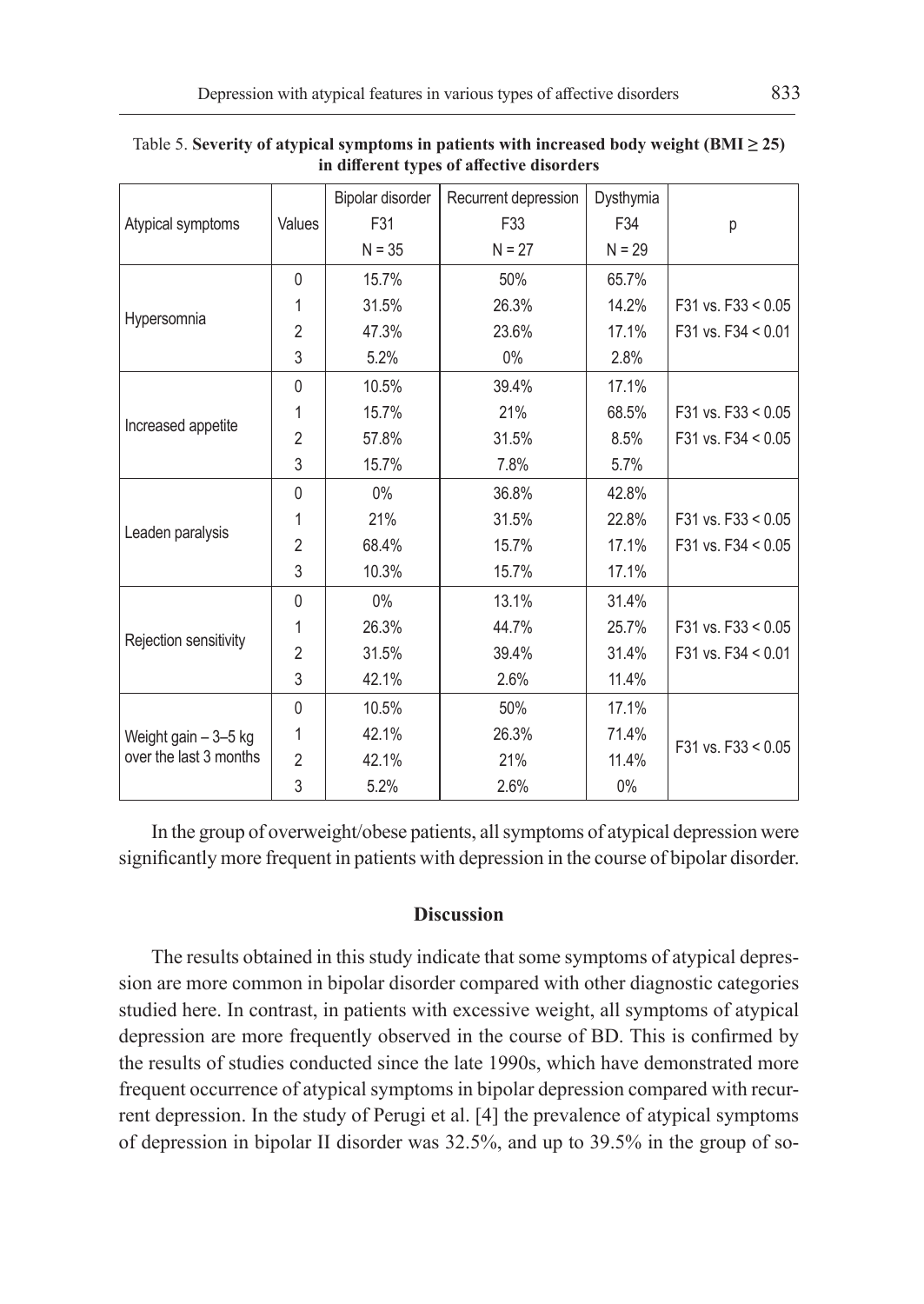called bipolar spectrum. Atypical symptoms were also more frequent in patients with depression in the course of BD than in patients with unipolar depression [16]. Other studies have found that depression with atypical symptoms (according to DSM-IV), is twice as likely to occur in bipolar II disorder, than in the course of recurrent depression [17, 18]. In the Polish DEP-BI study, the most significant atypical symptoms, such as increased appetite and hypersomnia, occurred significantly more frequently in bipolar than unipolar depression [19, 20]. Some authors consider hypersomnia as an important clinical feature of depression in bipolar disorder [21], and some suggest that atypical depression could be considered as a part of broadly defined bipolar spectrum [4, 22–25]. Our results also confirm more frequent occurrence of symptoms of atypical depression in women than in men, observed in other studies [18, 25].

In this study we used a questionnaire elaborated by Grzegorz Buzuk to measure atypical symptoms in order to systematize the collection of information from patients and to further analyze their relationship with other features and symptoms. It is not a standardized scale, but the simplicity of the questionnaire encourages further research into the wider use of this questionnaire. In the present study, using the questionnaire, analyzing atypical symptoms, we have found that hypersomnia appeared significantly more often in patients with bipolar depression and was more pronounced in this diagnostic group. These findings are consistent with previous observations where hypersomnia was found significantly more often in bipolar disorder [16, 26].

In recent years, increased attention has been paid to atypical symptoms as a potential link between obesity and depression. It seems that depression with hyperphagia and hypersomnia more often leads to excessive weight gain than other types of depression [27]. Although relationships between depression and obesity have long been subject of research, the direction of these relationships is not clear: whether depression causes obesity or obesity leads to depression? The evaluation of atypical symptoms of depression seems important, because of the potential association between atypical depression and increased appetite and excessive eating as well as their effects. In the study of Lasserre et al. [28], based on the 5-year observation, it was shown that weight gain in the case of atypical depression occurs not only during acute episode, but continues after improvement of symptoms. It might be associated with later complications of obesity, e.g., cardiovascular disease. All atypical symptoms were more frequent and more severe in obese subjects with depression than in subjects with normal weight. It is consistent with the research of Levitan et al. [27], who noticed that although comorbidity of depression and obesity is frequent, it is only atypical depression which increases the risk of obesity in the general population. It was also shown that only atypical depression is related to the occurrence of metabolic syndrome, and excessive appetite shows the strongest positive correlation in this respect [29].

Among affective disorders, the highest association with obesity has been shown in relation to bipolar disorder. This was proved in McElroy and Keck's [30, 31] ob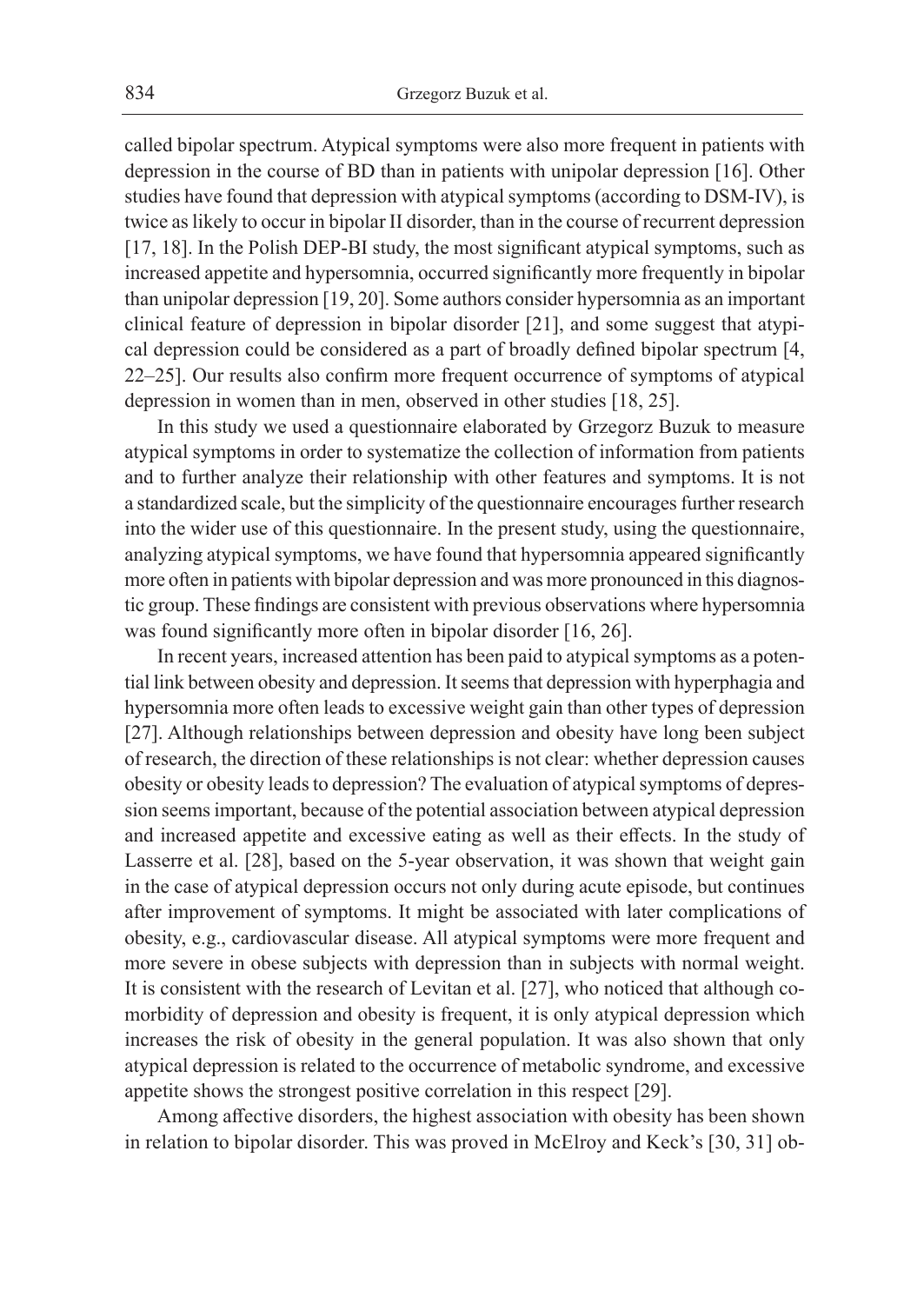servations who indicated that bipolar disorder is linked to overweight and obesity, including abdominal obesity and that obese people are characterized by increased severity of such symptoms. In some American studies, more than half of patients with BD showed characteristics of overweight or obesity [32]. It was found that 40% of patients with bipolar disorder showed pre-treatment characteristics of overweight or obesity, significantly more than in other psychiatric disorders [33]. Some authors postulate a bidirectional relationship between the BD and obesity, where both states exert synergistic neurotoxic effects [34]. Vannucchi et al. [35] demonstrated that the characteristics of obesity in people with depression correlated with features of bipolarity. In a study conducted in Krakow, obese group achieved significantly higher scores on the Mood Disorder Questionnaire compared with a group of people with normal weight matched for sex and age [36]. In a study of patients with severe obesity, Alciati et al. [37] found that approximately 90% of them showed characteristics of bipolar spectrum.

In the context of relationship between atypical symptoms and both obesity and bipolar disorder, as well as relationships between bipolar disorder and obesity, the results of our study may confirm the existence of interdependence between the symptoms of atypical depression, bipolar disorder and obesity.

### **Conclusions**

- 1. Symptoms of atypical depression are more frequent among women than men; they are also more frequent in the course of bipolar depression than in other types of depression.
- 2. In the group of patients with excess body weight, all symptoms of atypical depression were significantly more frequent in patients with depression in the course of bipolar disorder.
- 3. The results may indicate the existence of interdependence between symptoms of atypical depression, bipolar disorder and obesity.

#### **References**

- 1. Stewart JW, Garfinkel R, Nunes EV, Donovan S, Klein DF. *Atypical features and treatment response in the National Institute of Mental Health Treatment of Depression Collaborative Research Program*. J. Clin. Psychopharmacol. 1998; 18(6): 429–434.
- 2. Łojko D, Suwalska A, Rybakowski J. *Bipolar and related disorders and depressive disorders in DSM-5*. Psychiatr. Pol. 2014; 48(2): 245–260.
- 3. Matza LS, Revicki DA, Davidson JR, Stewart JW. *Depression with atypical features in the National Comorbidity Survey: classification, description, and consequences*. Arch. Gen. Psychiatry 2003; 60(8): 817–826.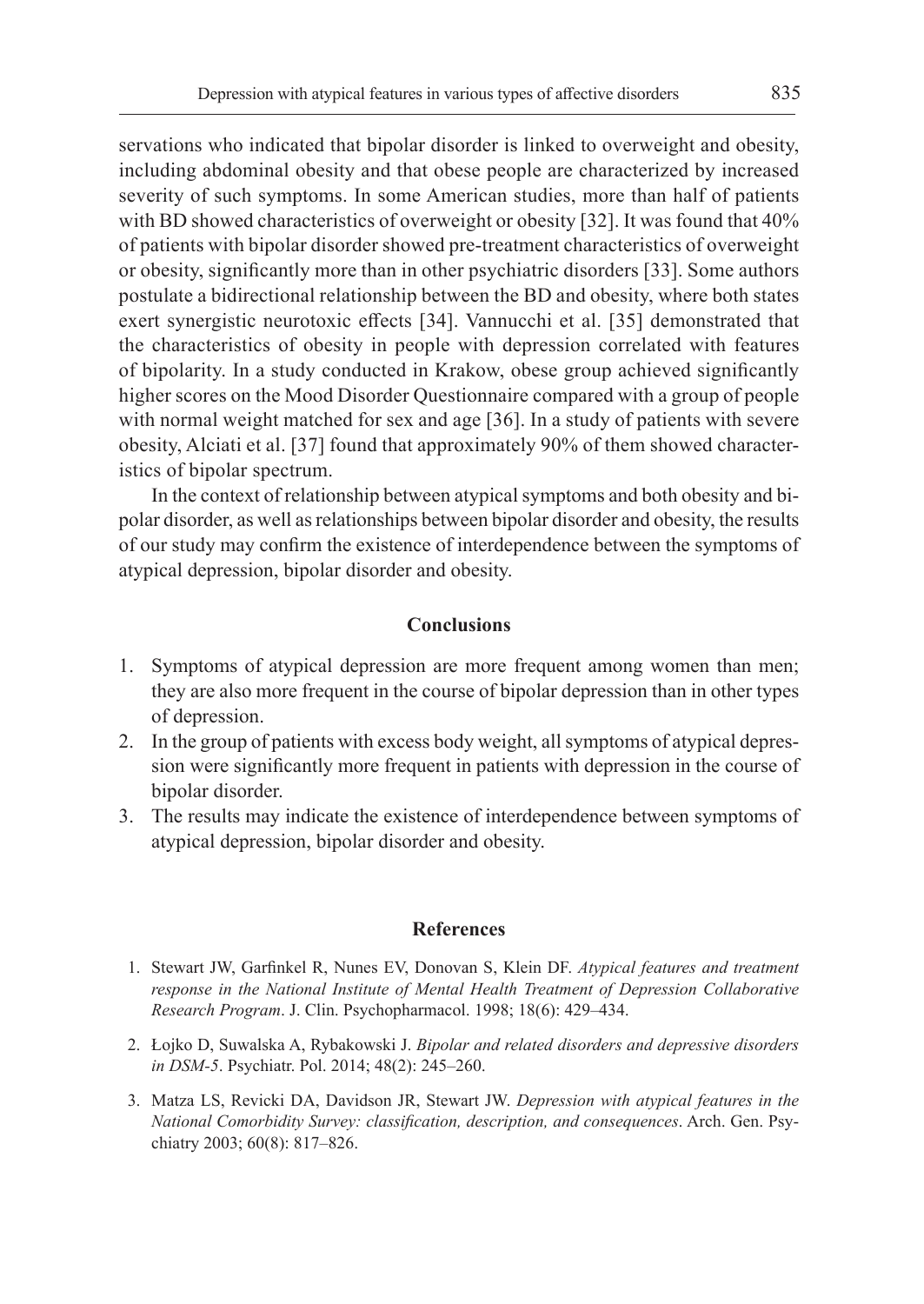- 4. Perugi G, Akiskal HS, Lattanzi L, Cecconi D, Mastrocinque C, Patronelli A. et al. *The high prevalence of "soft" bipolar (II) features in atypical depression*. Compr. Psychiatry 1998; 39(2): 63–71.
- 5. Angst J, Gamma A, Sellaro R, Zhang H, Merikangas K. *Toward validation of atypical depression in the community: results of the Zurich cohort study*. J. Affect. Disord. 2002; 72(2): 125–138.
- 6. Posternak MA, Zimmerman M. *Partial validation of the atypical features subtype of major depressive disorder*. Arch. Gen. Psychiatry 2002; 59(1): 70–76.
- 7. Novick JS, Stewart JW, Wisniewski SR, Cook IA, Manev R, Nierenberg AA. et al. *Clinical and demographic features of atypical depression in outpatients with major depressive disorder: preliminary findings from STAR\*D*. J. Clin. Psychiatry 2005; 66(8): 1002–1011.
- 8. Rybakowski JK, Kaminska K, Charytonik J, Akiskal KK, Akiskal HS. *Temperamental dimensions of the TEMPS-A in females with co-morbid bipolar disorder and bulimia*. J. Affect. Disord. 2014; 164: 90–93.
- 9. Geoffroy PA, Bellivier F, Scott J, Boudebasse C, Lajfnef M, Gard S. et al. *Bipolar disorder with seasonal pattern: clinical characteristics and gender influences*. Chronobiol. Int. 2013; 30(9): 1101–1107.
- 10. Zisook S, Schuchter ST, Gallagher T. *Atypical depression in an outpatient psychiatric population*. Depression 1993; 1(5): 268–274.
- 11. *The International Classification of Mental and Behavioural Disorders*. Tenth Revision. Geneva: World Health Organization; 1992.
- 12. *Diagnostic and statistical manual of mental disorders*. Fourth edition (DSM-IV). Washington, DC: American Psychiatric Association; 1994.
- 13. Hamilton M. *A rating scale for depression*. J. Neurol. Neurosurg. Psychiatry 1960; 23: 56–62.
- 14. Hamilton M. *Development of a rating scale for primary depressive illness*. Br. J. Soc. Clin. Psychol. 1967; 6(4): 278–296.
- 15. Beck AT, Ward CH, Mendelson M, Mock J, Erbaugh J. *An inventory for measuring depression*. Arch. Gen. Psychiatry 1961; 4: 561–571.
- 16. Mitchell PB, Wilhelm K, Parker G, Austin MP, Rutgers P, Malhi GS. *The clinical features of bipolar depression: a comparison with matched major depressive disorder patients*. J. Clin. Psychiatry 2001; 62(3): 212–216; quiz 217.
- 17. Benazzi F. *Depression with DSM-IV atypical features: a marker for bipolar II disorder*. Eur. Arch. Psychiatry Clin. Neurosci. 2000; 250(1): 53–55.
- 18. Benazzi F. *Testing DSM-IV definition of atypical depression*. Ann. Clin. Psychiatry 2003; 15(1): 9–16.
- 19. Rybakowski JK, Suwalska A, Lojko D, Rymaszewska J, Kiejna A. *Types of depression more frequent in bipolar than in unipolar affective illness: results of the Polish DEP-BI study*. Psychopathology 2007; 40(3): 153–158.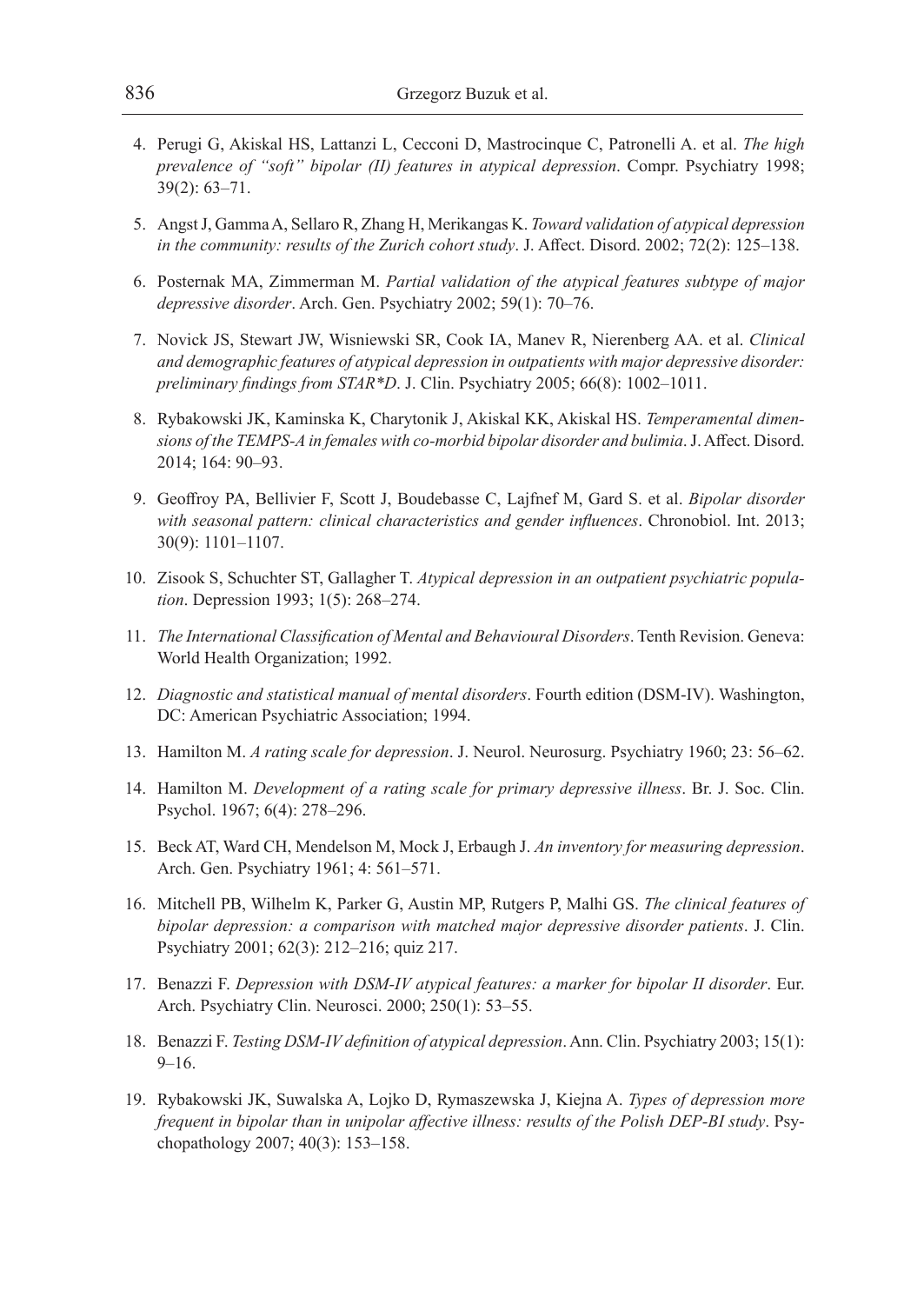- 20. Rybakowski JK, Suwalska A, Lojko D, Rymaszewska J, Kiejna A. *Bipolar mood disorders among Polish psychiatric outpatients treated for major depression*. J. Affect. Disord. 2005; 84(2–3): 141–147.
- 21. Forty L, Smith D, Jones L, Jones I, Caesar S, Cooper C. et al. *Clinical differences between bipolar and unipolar depression*. Br. J. Psychiatry 2008; 192(5): 388–389.
- 22. Perugi G, Toni C, Travierso MC, Akiskal HS. *The role of cyclothymia in atypical depression: toward a data-based reconceptualization of the borderline-bipolar II connection*. J. Affect. Disord. 2003; 73(1–2): 87–98.
- 23. Akiskal HS, Pinto O. *The evolving bipolar spectrum. Prototypes I, II, III, and IV*. Psychiatr. Clin. North. Am. 1999; 22(3): 517–534.
- 24. Akiskal HS, Benazzi F. *Atypical depression: a variant of bipolar II or a bridge between unipolar and bipolar II?* J. Affect. Disord. 2005; 84(2–3): 209–217.
- 25. Matza LS, Revicki DA, Davidson JR, Stewart JW. *Depression with atypical features in the National Comorbidity Survey: classification, description, and consequences*. Arch. Gen. Psychiatry 2003; 60(8): 817–826.
- 26. Agosti V, Stewart JW. *Atypical and non-atypical subtypes of depression: comparison of social functioning, symptoms, course of illness, co-morbidity and demographic features*. J. Affect. Disord. 2001; 65(1): 75–79.
- 27. Levitan RD, Davis C, Kaplan AS, Arenovich T, Phillips DI, Ravindran AV. *Obesity comorbidity in unipolar major depressive disorder: refining the core phenotype*. J. Clin. Psychiatry 2012; 73(8): 1119–1124.
- 28. Lasserre AM, Glaus J, Vandeleur CL, Marques-Vidal P, Vaucher J, Bastardot F. et al. *Depression with atypical features and increase in obesity, body mass index, waist circumference, and fat mass: a prospective, population-based study*. JAMA Psychiatry 2014; 71(8): 880–888.
- 29. Takeuchi T, Nakao M, Kachi Y, Yano E. *Association of metabolic syndrome with atypical features of depression in Japanese people*. Psychiatry Clin. Neurosci. 2013; 67(7): 532–539.
- 30. McElroy SL, Keck PE Jr. *Obesity in bipolar disorder: an overview*. Curr. Psychiatry Rep. 2012; 14(6): 650–658.
- 31. McElroy SL, Keck PE Jr. *Metabolic syndrome in bipolar disorder: a review with a focus on bipolar depression*. J. Clin. Psychiatry 2014; 75(1): 46–61.
- 32. Wang PW, Sachs GS, Zarate CA, Marangell LB, Calabrese JR, Goldberg JF. et al. *Overweight and obesity in bipolar disorders*. J. Psychiatr. Res. 2006; 40: 762–764.
- 33. Maina G, Salvi V, Vitalucci A, D'Ambrosio V, Bogetto F. *Prevalence and correlates of overweight in drug-naive patients with bipolar disorder*. J. Affect. Disord. 2008; 110, 149–155.
- 34. Liu CS, Carvalho AF, Mansur RB, McIntyre RS. *Obesity and bipolar disorder: synergistic neurotoxic effects?* Adv. Ther. 2013; 30: 987–1006.
- 35. Vannucchi G, Toni C, Maremmani I, Perugi G. *Does obesity predict bipolarity in major depressive patients?* J. Affect. Disord. 2014; 155: 118–122.